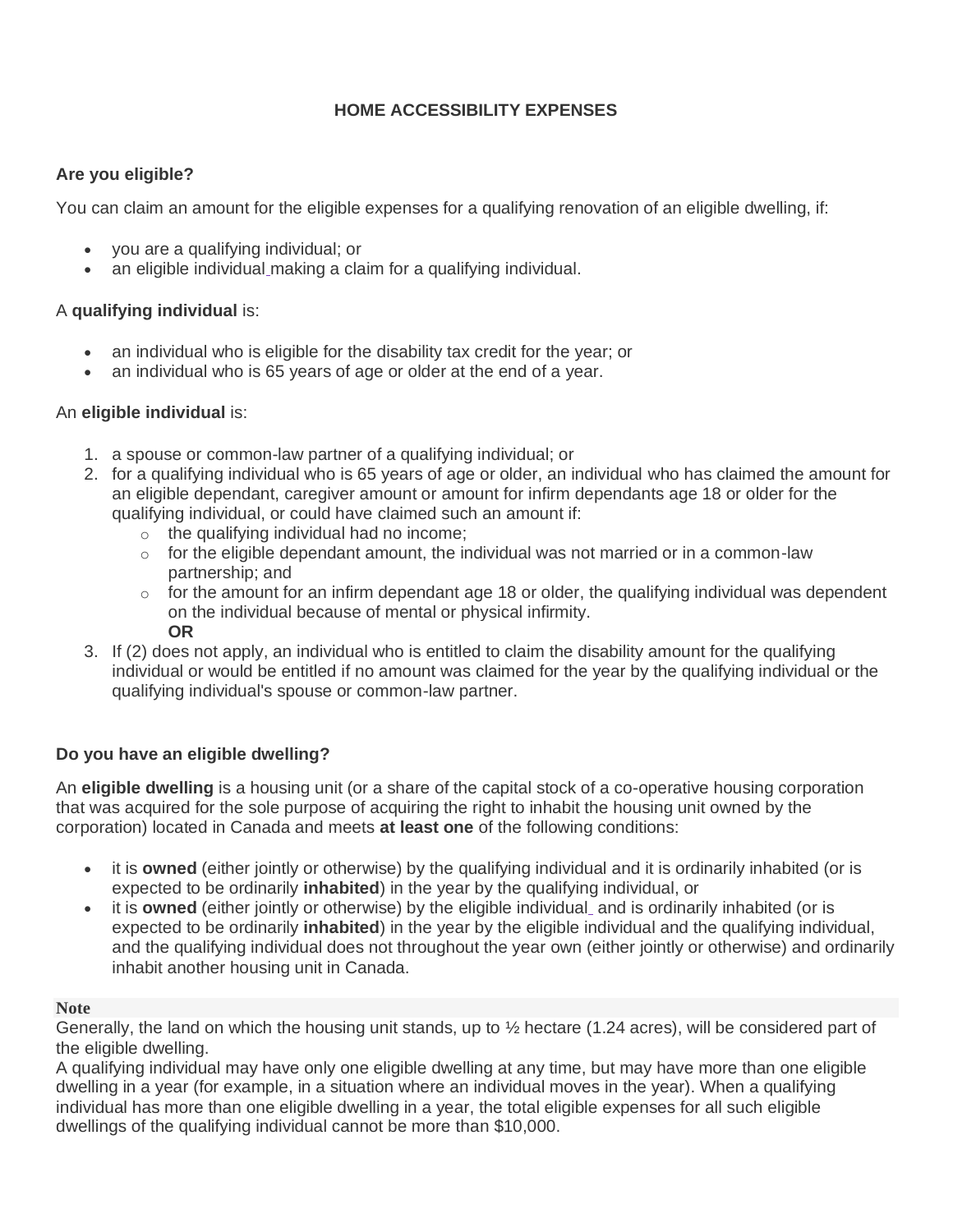## **What renovations or expenses are eligible and ineligible?**

A **qualifying renovation** is a renovation or alteration that is of an enduring nature and is integral to the eligible dwelling (including the land that forms part of the eligible dwelling). The renovation must:

- allow the qualifying individual to gain access to, or to be mobile or functional within, the dwelling; or
- reduce the risk of harm to the qualifying individual within the dwelling or in gaining access to the dwelling.

An item you buy that will not become a permanent part of your dwelling is generally not eligible.

### **Eligible expenses**

These expense are outlays or expenses made or incurred during the year that are directly attributable to a qualifying renovation of an eligible dwelling. The expenses must be for work performed and/or goods acquired in the tax year.

# **Work performed by yourself**

If you do the work yourself, the eligible expenses include expenses for :

- building materials;
- fixtures;
- equipment rentals:
- building plans; and
- permits.

However, the value of your own labour or tools **cannot** be claimed as eligible expenses.

### **Work performed by a family member**

Expenses are not eligible if the goods or services are provided by a person related to the qualifying individual or the eligible individual, unless that person is registered for goods and services tax/harmonized sales tax (GST/HST) under the *Excise Tax Act*. If your family member is registered for GST/HST and if all other conditions are met, the expenses will be eligible.

### **Work performed by professionals**

Generally, paid work done by professionals such as electricians, plumbers, carpenters and architects for eligible expenses qualifies. If you're planning on hiring a contractor to do construction, renovation, or repair work on your home, the Get it in Writing! website has information that will help you.

### **Ineligible expenses**

The following expenses will **not** be eligible:

- amounts paid to acquire a property that can be used independently of the qualifying renovation;
- the cost of annual, recurring, or routine repair or maintenance;
- amounts paid for household appliances;
- amounts paid for electronic home-entertainment devices:
- the cost of housekeeping, security monitoring, gardening, outdoor maintenance, or similar services;
- financing costs for the qualifying renovation; and
- the cost of renovation incurred mainly to increase or maintain the value of the dwelling.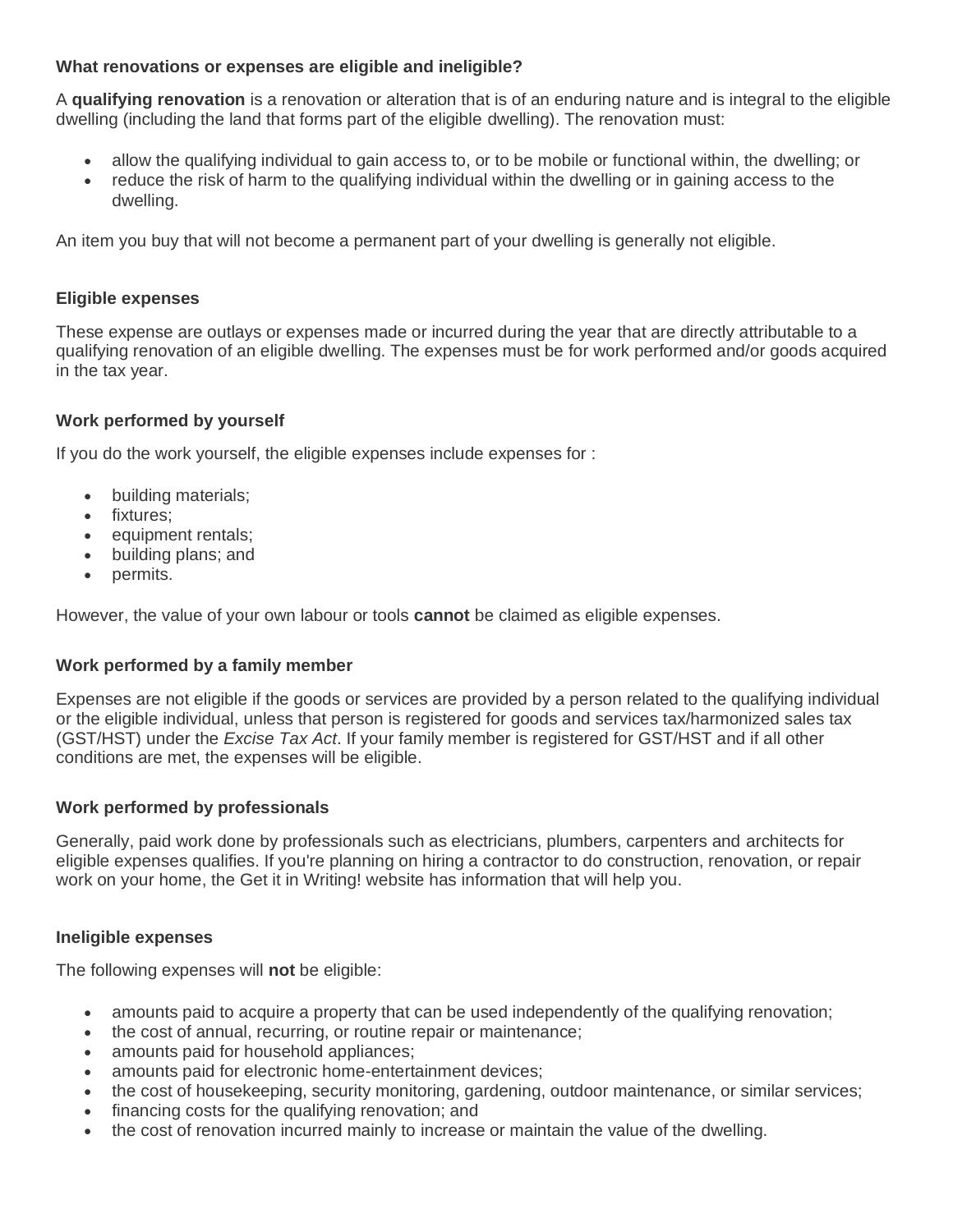#### **Medical expense tax credit (METC)**

You may have an eligible expense that also qualifies as a medical expense. If so, you can claim the expense as a medical expense and a home accessibility expense.

### **Condominium and co-operative housing corporations**

For condominium or co-operative housing corporations, your share of the cost of eligible expenses for common areas qualifies.

#### **Other government grants or credits**

The expenses are not reduced by assistance from the federal or a provincial government, including a grant, forgivable loan, or tax credit.

#### **Vendor rebates or incentives**

Eligible expenses are generally not reduced by reasonable rebates or incentives offered by the vendor or manufacturer of goods or the provider of the service.

### **Business and/or rental use of part of an eligible dwelling**

If you earn business or rental income from part of an eligible dwelling, you can only claim the amount for eligible expenses incurred for the personal-use areas of your dwelling.

For expenses incurred and/or goods acquired for common areas or that benefit the housing unit as a whole (such as a ramp or hand rails), you must divide the expense between personal use and income-earning use.

### **Completing your tax return**

To claim home accessibility expenses complete Schedule 12, Home accessibility expenses.

A maximum of \$10,000 per year in eligible expenses can be claimed for a qualifying individual. When there is more than one qualifying individual for an eligible dwelling, the total eligible expenses cannot be more than \$10,000 for the dwelling. The claim can be split between the qualifying individual and the eligible individual(s) for the qualifying individual. If the claimants cannot agree to what portion each can claim, the Canada Revenue Agency (CRA) will determine the portions.

### **Supporting documents**

Eligible expenses must be supported by acceptable documentation, such as agreements, invoices, and receipts. They must clearly identify the type and quantity of goods bought or services provided, including, but not limited to, the following information, as applicable:

- information that clearly identifies the vendor/contractor, their business address, and, if applicable, the GST/HST registration number;
- a description of the goods and the date when the goods were bought;
- the date when the goods were delivered (keep your delivery slip as proof) and/or when the work or services were performed;
- a description of the work done, including the address where it was done;
- the amount of the invoice;